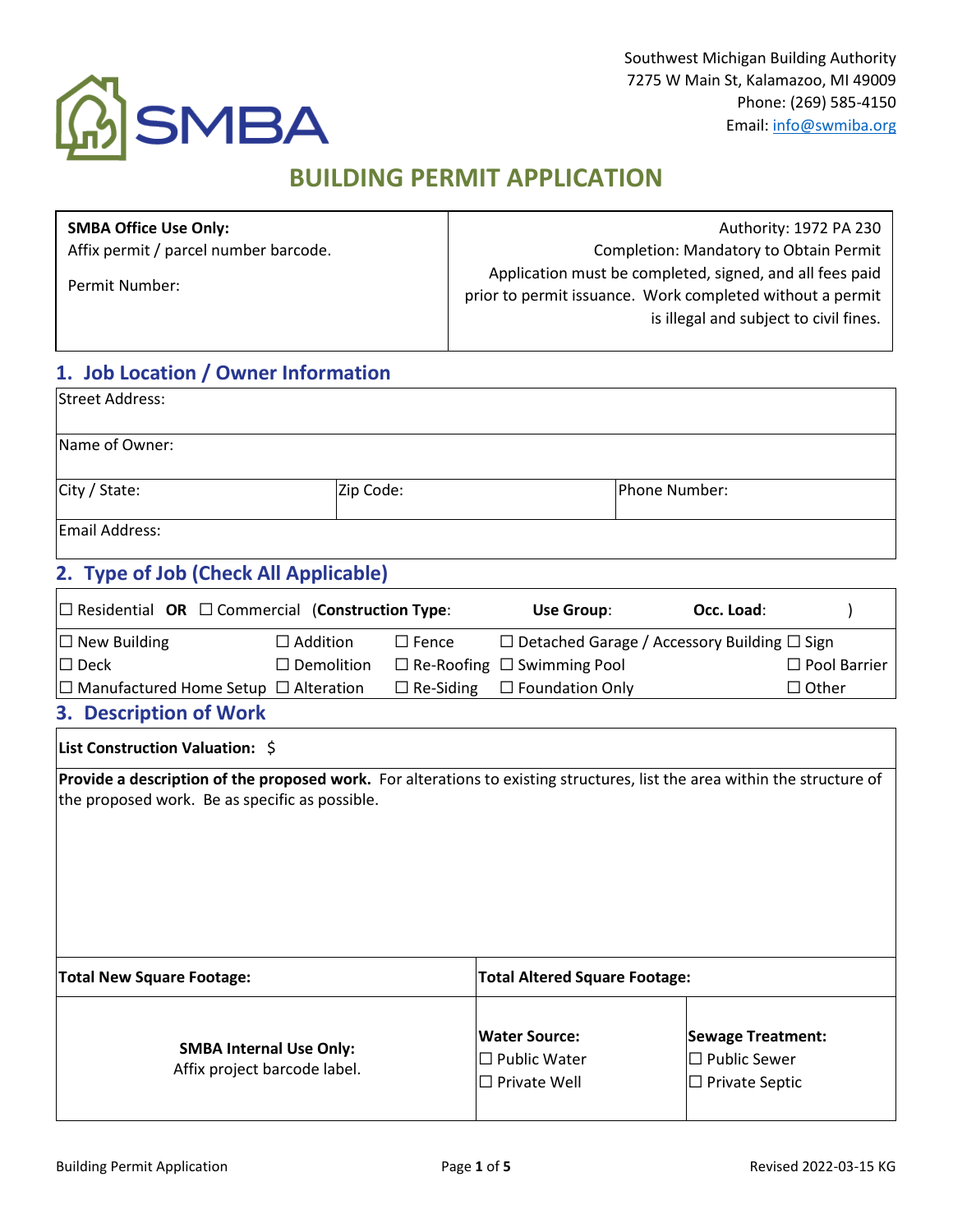### **4. Identification**

| A. Select one of the following; I am the:        |                         |               |                                                                                                        |                                     |                                                          |  |  |  |  |  |  |  |  |
|--------------------------------------------------|-------------------------|---------------|--------------------------------------------------------------------------------------------------------|-------------------------------------|----------------------------------------------------------|--|--|--|--|--|--|--|--|
| $\Box$ Owner (Continue to section 7.)            |                         |               | $\Box$ Owner's Agent (Fill out all applicable information in<br>sections 4B-C. Continue to section 5.) |                                     |                                                          |  |  |  |  |  |  |  |  |
| <b>Registered Design Professional</b><br>В.      |                         |               |                                                                                                        |                                     |                                                          |  |  |  |  |  |  |  |  |
| Name:                                            |                         | Phone Number: |                                                                                                        |                                     |                                                          |  |  |  |  |  |  |  |  |
| lStreet Address:                                 |                         | City, State:  |                                                                                                        |                                     | Zip Code:                                                |  |  |  |  |  |  |  |  |
| Email:                                           |                         |               |                                                                                                        |                                     |                                                          |  |  |  |  |  |  |  |  |
| License Number:                                  | <b>Expiration Date:</b> |               |                                                                                                        | UIA Number or Reason for Exemption: |                                                          |  |  |  |  |  |  |  |  |
| FEIN or Reason for Exemption:                    |                         |               | Workers Comp. Insurance Carrier or Reason for Exemption:                                               |                                     |                                                          |  |  |  |  |  |  |  |  |
| <b>Contractor</b>                                |                         |               |                                                                                                        |                                     |                                                          |  |  |  |  |  |  |  |  |
| Name:                                            |                         |               | Phone Number:                                                                                          |                                     |                                                          |  |  |  |  |  |  |  |  |
| <b>Street Address:</b>                           |                         | City, State:  |                                                                                                        |                                     | Zip Code:                                                |  |  |  |  |  |  |  |  |
| Email:                                           |                         |               |                                                                                                        |                                     |                                                          |  |  |  |  |  |  |  |  |
| License Number:                                  | <b>Expiration Date:</b> |               |                                                                                                        | UIA Number or Reason for Exemption: |                                                          |  |  |  |  |  |  |  |  |
| FEIN or Reason for Exemption:                    |                         |               |                                                                                                        |                                     | Workers Comp. Insurance Carrier or Reason for Exemption: |  |  |  |  |  |  |  |  |
| $\Gamma$ Droof of Authorization to Ohtoin Dormit |                         |               |                                                                                                        |                                     |                                                          |  |  |  |  |  |  |  |  |

# **5. Proof of Authorization to Obtain Permit**

#### **Complete this section only if you ARE NOT the owner of record for the indicated property.**

By signing below, I attest that I am the owner's attorney, agent, engineer, architect, or builder pursuant to the provisions of MCL 125.1510(2). I understand that I am required to provide a written instrument demonstrating that I am authorized by the property owner to obtain a permit on their behalf. Acceptable forms of documentation to satisfy this requirement include: An architectural, engineering, or construction contract, power of attorney, or letter of authorization signed by the property owner.

I am including a copy of the following (check one) with this application to satisfy the requirement:

☐ Signed Contract ☐ Power of Attorney ☐ Letter of Authorization ☐ Other (Describe) **New Construction ONLY:** 

**Initials of Person Completing This Section**: \_\_\_\_\_\_\_\_

\_\_\_\_\_\_\_\_\_\_\_\_\_\_\_\_ ☐ Subcontractor for (List \_\_\_\_\_\_\_\_\_\_\_\_\_\_\_\_ Builder) \_\_\_\_\_\_\_\_\_\_\_\_\_\_\_\_\_\_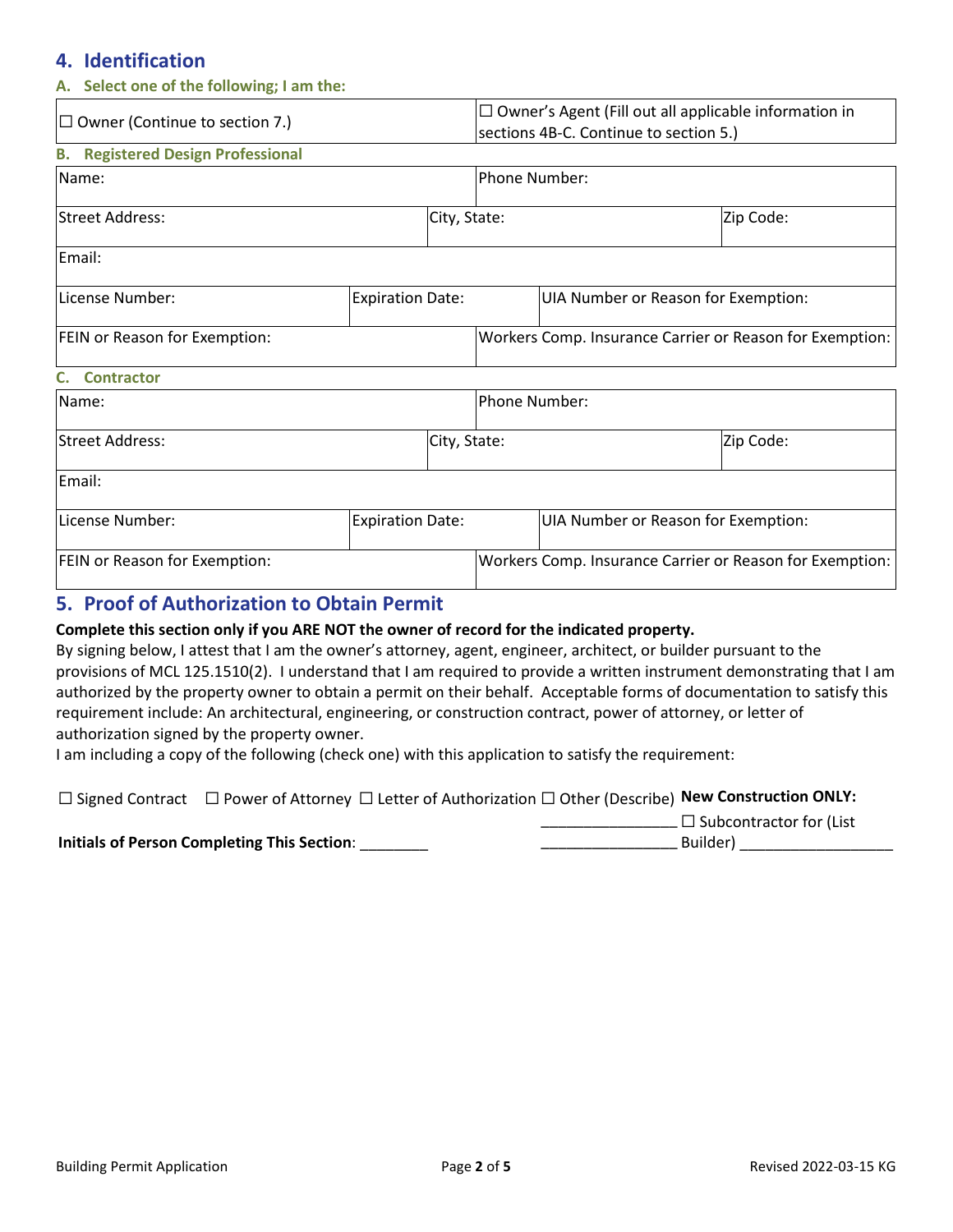### **6. Instructions & Disclaimers**

- A. The work described in this application shall not commence until the permit for said work has been issued by SMBA.
- B. No work shall be concealed until it has been inspected and approved.
- C. When ready for inspection, contact SMBA providing as much advanced notice as possible. Inspection requests require at least 24 hours' notice.
- D. Permits are valid for 180 days from the date of issuance. If work is not completed by the expiration date, you may request an extension. Extensions are granted at the sole discretion of the building official. A permit shall be deemed abandoned if work has not commenced within 180 days after the issuance of the permit. A permit may be closed when no inspections are requested prior to the expiration date of the permit. Closed and abandoned permits will not be refunded, and new permits shall be required should any abandoned work resume.
- E. Submit the completed application and all applicable supporting documentation for review. Please refrain from submitting documents piecemeal. Doing so will delay the processing of your application by our staff.
- F. Once the review of your application is completed, SMBA will calculate the permit fee and assess any  $3^{rd}$  party review fees. You will be notified that the permit is ready for pickup, and you may pay the fee at that time.
- G. Checks may be made payable to "Southwest Michigan Building Authority" or "SMBA". Credit/debit card payments are accepted in-person and over the phone. There is a 3% processing fee assessed by our payment processor for credit/debit card payments. This 3% processing fee is non-refundable. Cash payments are accepted in-person only.
- H. "As Built" plans are required prior to the issuance of a certificate of occupancy for projects that have had changes made to the original drawings.

### **7. Applicant Signature & Affidavit**

- I hereby certify that I am the owner of record or a duly authorized agent for the same for the property indicated within this application. I certify that the specifications and plans are true and complete and contain a correct description of the building or structure, lot or parcel, and proposed work. All work shall be installed in accordance with the Michigan Building Code and all other applicable codes, standards, and ordinances. Work shall not be enclosed, covered up, or put into operation until it has been inspected and approved by the Building Inspector.
- Section 23a of the State Construction Code Act of 1972, 1972 PA 230, MCL 125.1523(A), prohibits a person from conspiring to circumvent the licensing requirements of this state relating to persons who are to perform work on a residential building or a residential structure. Violators of Section 23a are subject to civil fines.
- Electronic Submissions: By submitting this application and typing your signature (or digitally affixing your signature to this application by other means), you verify and agree that it will be legally binding and enforceable and the legal equivalent of your handwritten signature, pursuant to the Uniform Electronic Transmissions Act, PA 305 of 2000, MCL 450.831 et. seq.

Applicant Signature **Print Name** Print Name **Date** Date

# **8. Building Official Approval (SMBA USE ONLY)**

I, the undersigned registered building official, do hereby certify that I have reviewed this application as well as all supporting documentation for the same. I have found it to be in compliance with the provisions of Public Act 230 of 1972, as well as all applicable codes, standards, and ordinances.

Building Official Date ☐ SMBA staff review conducted; building official review not required. Initials: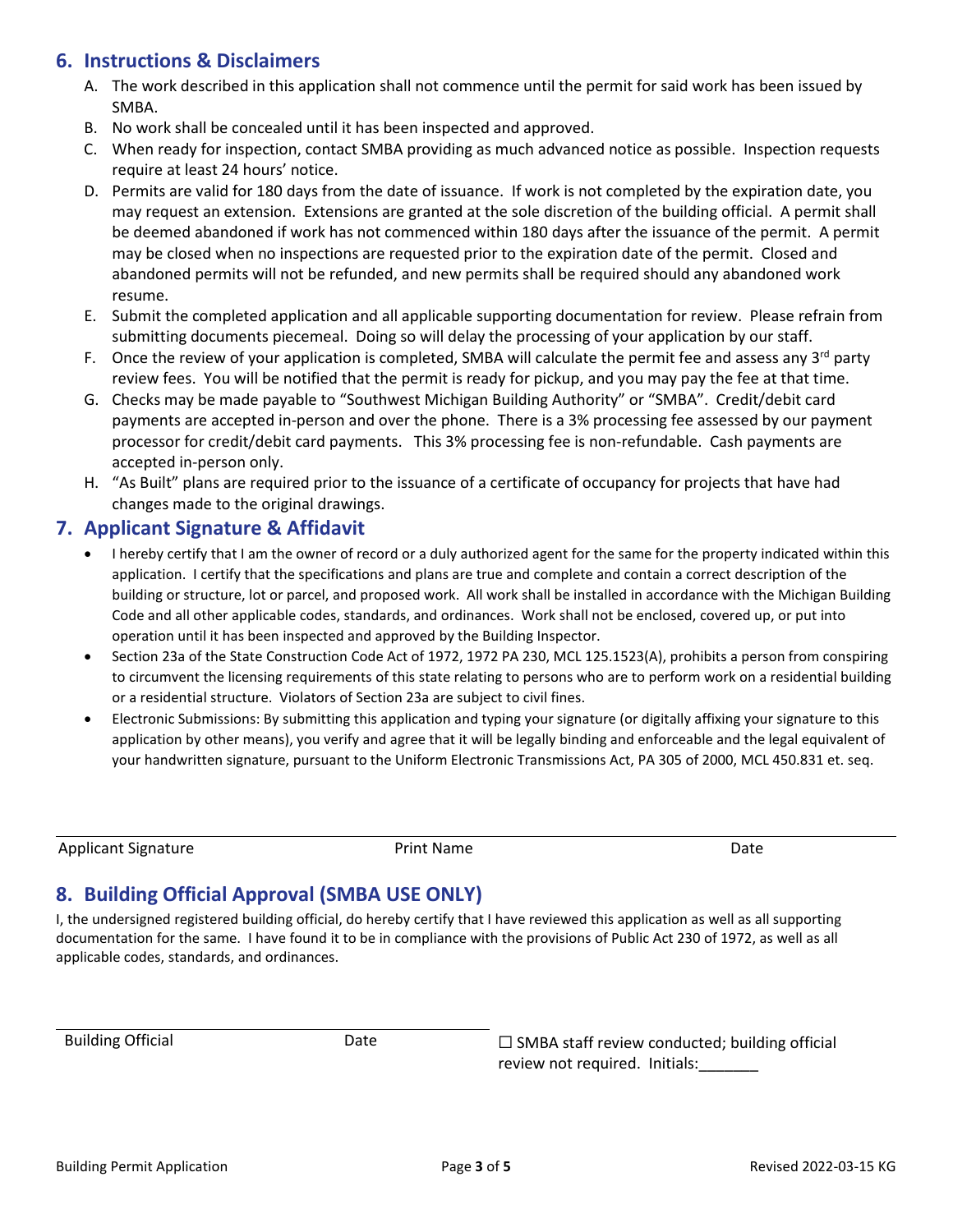# **9. Site Plan – To Be Completed by Applicant**

Site plan representations provided below must include all building extensions or projections. Include current buildings and notate the setbacks. Provide dimensions of proposed structures and distances between existing structures. Indicate the direction of North. Sketch area is 30 (width) x 34 (height). Each square is 0.25" x 0.25".

|  | - 1 |  |  | <u> 2001 - Jacques Jacques I, alemanist est</u> |  |  |  | a sa T |  | <u> 2004 - Jacques Jacques I, and a strong and a strong strong and a strong strong strong and a strong strong str</u> |  |  |  | and the contract |  |  |
|--|-----|--|--|-------------------------------------------------|--|--|--|--------|--|-----------------------------------------------------------------------------------------------------------------------|--|--|--|------------------|--|--|
|  |     |  |  |                                                 |  |  |  |        |  |                                                                                                                       |  |  |  |                  |  |  |
|  |     |  |  |                                                 |  |  |  |        |  |                                                                                                                       |  |  |  |                  |  |  |
|  |     |  |  |                                                 |  |  |  |        |  |                                                                                                                       |  |  |  |                  |  |  |
|  |     |  |  |                                                 |  |  |  |        |  |                                                                                                                       |  |  |  |                  |  |  |
|  |     |  |  |                                                 |  |  |  |        |  |                                                                                                                       |  |  |  |                  |  |  |
|  |     |  |  |                                                 |  |  |  |        |  |                                                                                                                       |  |  |  |                  |  |  |
|  |     |  |  |                                                 |  |  |  |        |  |                                                                                                                       |  |  |  |                  |  |  |
|  |     |  |  |                                                 |  |  |  |        |  |                                                                                                                       |  |  |  |                  |  |  |
|  |     |  |  |                                                 |  |  |  |        |  |                                                                                                                       |  |  |  |                  |  |  |